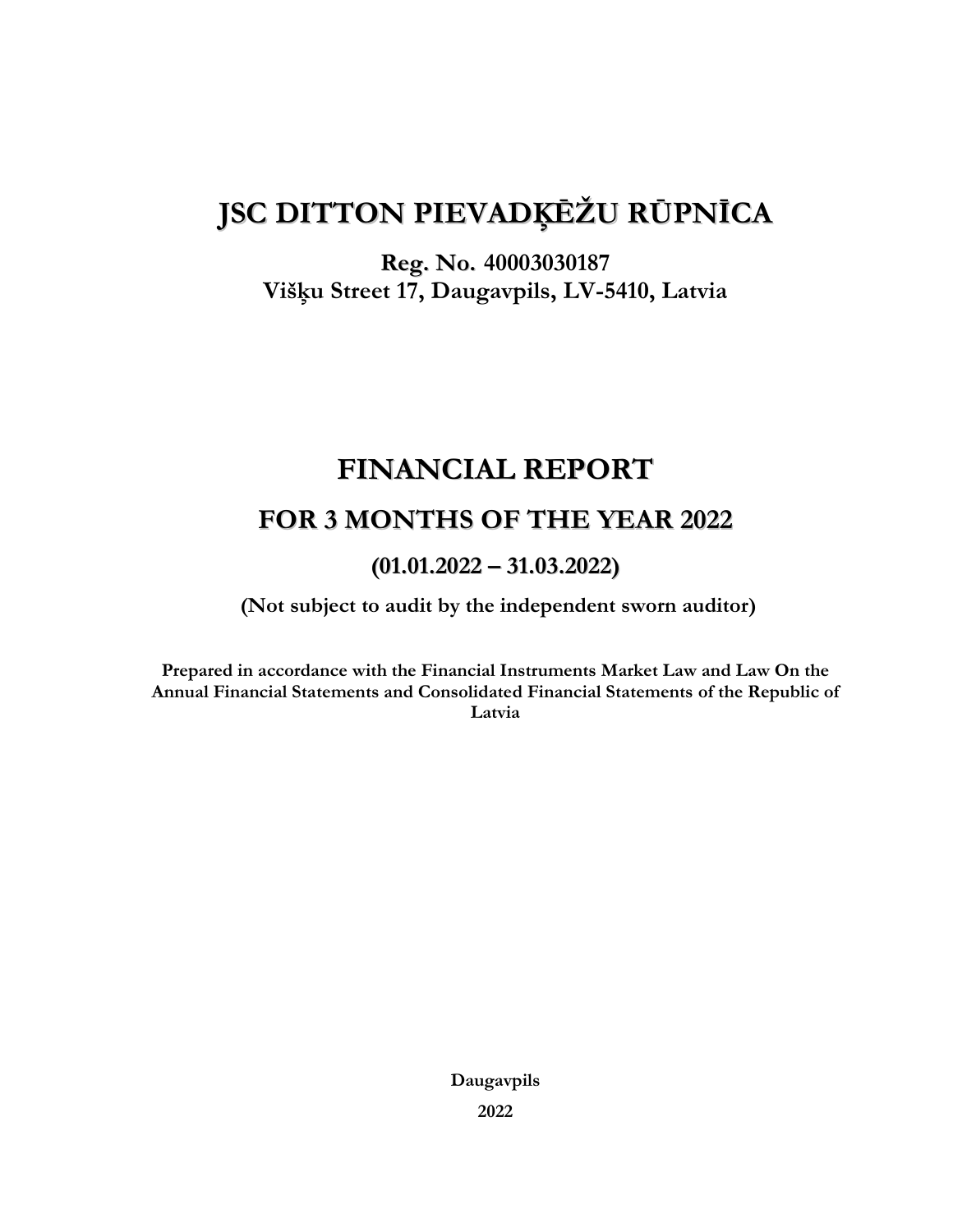## **Contents**

| Appendixes                                                       |    |
|------------------------------------------------------------------|----|
|                                                                  |    |
| Explanations and analyses on separate items of financial reports | 13 |
|                                                                  |    |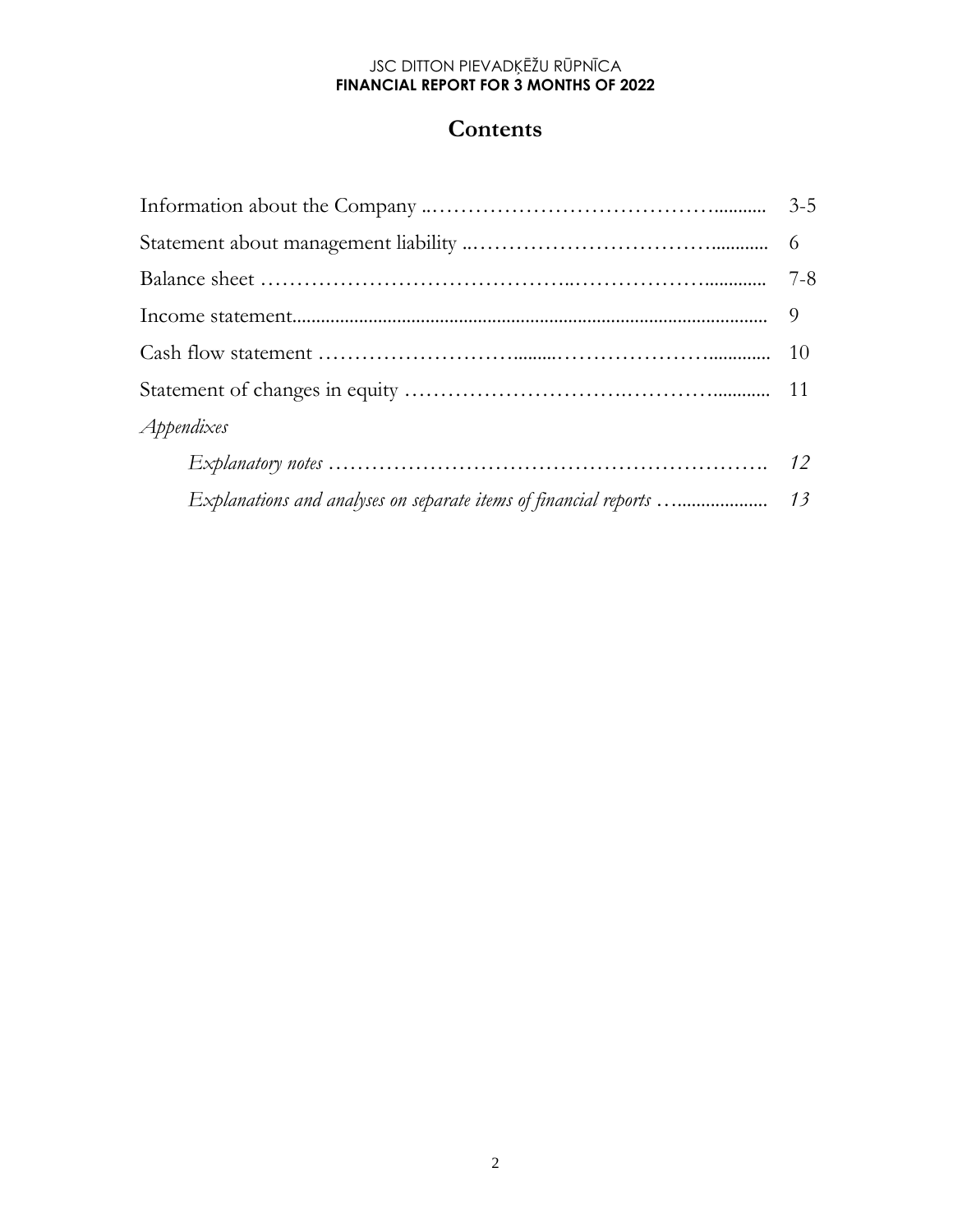## **INFORMATION ABOUT THE COMPANY**

| Company name<br>Legal status<br>Registration number<br>Registration in Register of Enterprises<br>Registration in Commercial Register Office<br>Legal address<br>Mailing address | Ditton pievadķēžu rūpnīca<br>Joint Stock Company<br>40003030187<br>Rīga, 03.10.1991<br>Rīga, 29.08.2003<br>Višķu St. 17, Daugavpils,<br>LV-5410, Latvia<br>Višķu St. 17, Daugavpils, |
|----------------------------------------------------------------------------------------------------------------------------------------------------------------------------------|--------------------------------------------------------------------------------------------------------------------------------------------------------------------------------------|
| Fixed capital<br>Number of public bearer shares<br>Nominal value of one share                                                                                                    | LV-5410, Latvia<br>10,360,000 EUR<br>7 400 000<br><b>1.40 EUR</b>                                                                                                                    |
| Chief accountant<br>Reporting period                                                                                                                                             | Jūlija Lavrecka<br>$01.01.2022 - 31.03.2022$                                                                                                                                         |

Person in charge for drawing up of the financial report: Jūlija Lavrecka, phone +371 65402316, e-mail: [dpr@dpr.lv](mailto:dpr@dpr.lv) Boriss Matvejevs, phone +371 65402333, email: [dpr@dpr.lv](mailto:dpr@dpr.lv)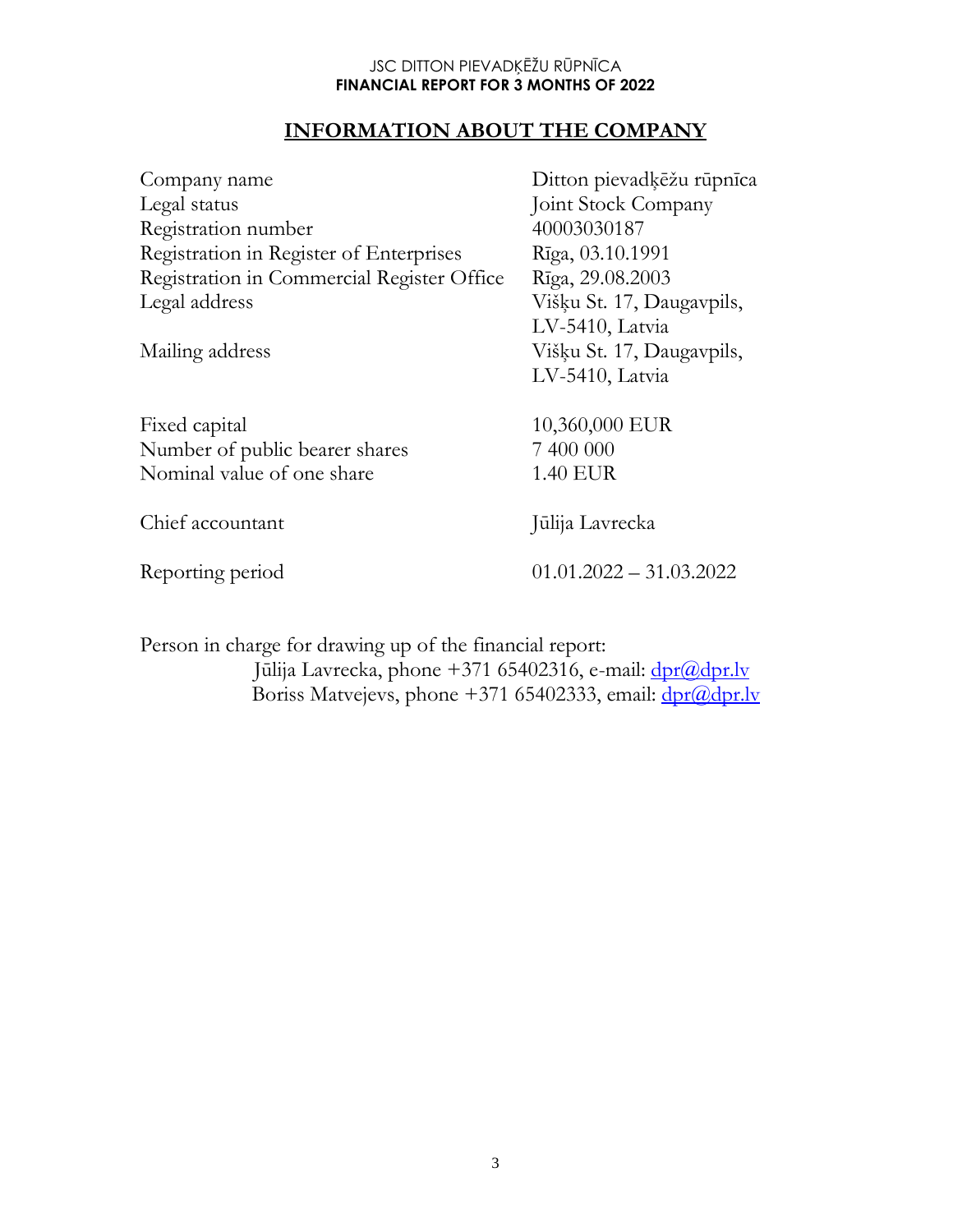### **INFORMATION ON MANAGEMENT BOARD AND COUNCIL MEMBERS**

#### **THE MANAGEMENT BOARD**

Chairman of the Management Board

Rolands Zarāns, re-elected on 14.01.2019 (elected since 15.01.2014).

#### **Information about the shares held by the members of the Management Board**

| Members of the Management Board | Owned shares |      |
|---------------------------------|--------------|------|
|                                 | Number       | 0/2  |
| Rolands Zarāns                  | none         | none |

#### **COUNCIL**

Chairman of the Council Boriss Matvejevs, re-elected on 18.06.2020 (elected since 05.05.2005). Members of the Council Genādijs Zavadskis, re-elected on 18.06.2020 (elected since 05.02.2017). Oto Dzenis, elected on 18.06.2020. Aleksandrs Sokolovs, elected on 18.06.2020.

#### **Information about the shares owned by the members of the Council**

| <b>Members of the Council</b> | Owned shares $*$ |               |  |
|-------------------------------|------------------|---------------|--|
|                               | Number           | $\frac{0}{0}$ |  |
| Boriss Matvejevs              | none             | none          |  |
| Genādijs Zavadskis            | none             | none          |  |
| Oto Dzenis                    | none             | none          |  |
| Aleksandrs Sokolovs           | 700 000          | $9.46**$      |  |

Information about the professional experience of the members of the Management Board and Council of the JSC Ditton pievadķēžu rūpnīca (hereafter – Company) can be found on the website [www.dpr.lv.](http://www.dpr.lv/)

 $\overline{\phantom{a}}$  , where  $\overline{\phantom{a}}$  , where  $\overline{\phantom{a}}$ 

<sup>\*</sup> at 31.05.2021

<sup>\*\*</sup>beneficiary of the Shareholder DVINSK MNG, Ltd.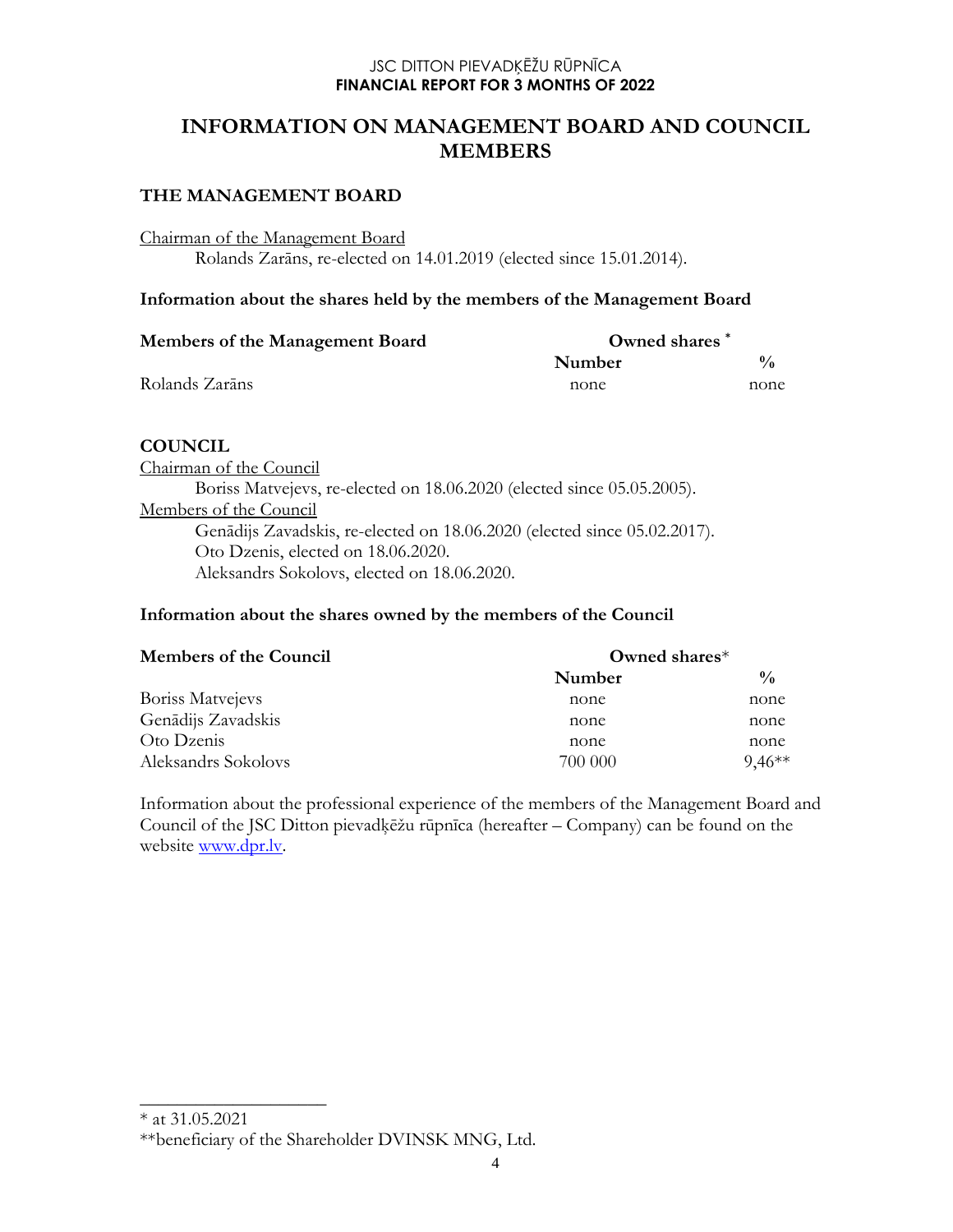#### **SHAREHOLDERS OWNING MORE THAN 5% OF THE COMPANY'S TOTAL SHARE CAPITAL\***

| Given name, surname or Name | Shareholding, |  |  |
|-----------------------------|---------------|--|--|
|                             | $\frac{0}{0}$ |  |  |
| Eduards Zavadskis           | 20,00         |  |  |
| Vladislavs Drīksne          | 19,92         |  |  |
| MAX Invest Holding SIA      | 13,63         |  |  |
| Maleks S SIA                | 13,56         |  |  |
| SIA "DVINSK MNG"            | 9,46          |  |  |

*\* Note: (1) The Company is not keeping a share owner and/or a shareholder register. The above information is provided and updated on the basis of the shareholders list dated 31.05.2021 for the ordinary shareholders' meeting of AS Ditton pievadķēžu rūpnīca, which was received from Nasdaq CSD under the Commercial Law of the RoL and the Law on the Financial Instruments Market, taking into consideration the statements of shareholders on the acquisition or loss of their holdings submitted to the Company under Section 61 of the Law on Financial Instruments Market.*

 *(2) At 31.03.2022, there was no information at the disposal of the Company regarding the allocation of the shares between the heirs of E. Zavadskis (20,00 % in total) and V.Drīksne (19,92% in total) and the accounting entries in their financial instruments accounts under Section 125 of the Law on the Financial Instruments Market.*



#### **SHARE PRICE DEVELOPMENT**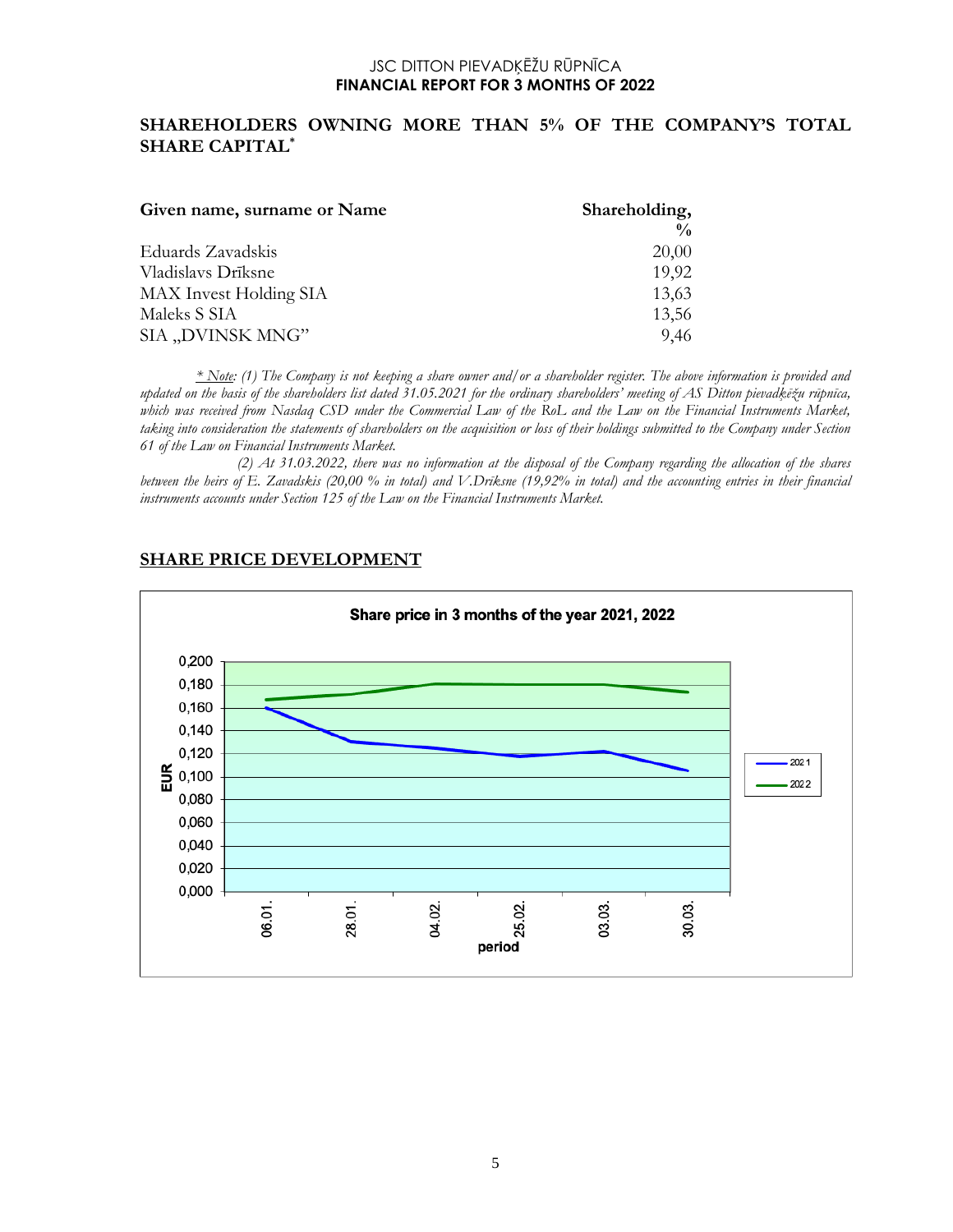#### **STATEMENT ABOUT MANAGEMENT LIABILITY**

The Management declares that the interim report for 3 months of the year 2022 has been prepared in compliance with the existing legislative requirements of the Republic of Latvia and of the European Union, incl. internal procedures and regulations.

According to the information at our disposal, it gives a true and fair view of the assets, liabilities, financial standing and profits of the Company, incl. changes in equity.

The Management Board assures that this financial report for 3 months of the year 2022 contains truthful information and that revenue recognition principle and assessment methods applied by its preparation are consistent with those applied in the last Annual Report.

The Management states herewith that the information set out in the Management statement to the financial statements for the year 2021 has no significant changes and is up to date.

Chairman of the Management Board Rolands Zarāns of JSC Ditton pievadķēžu rūpnīca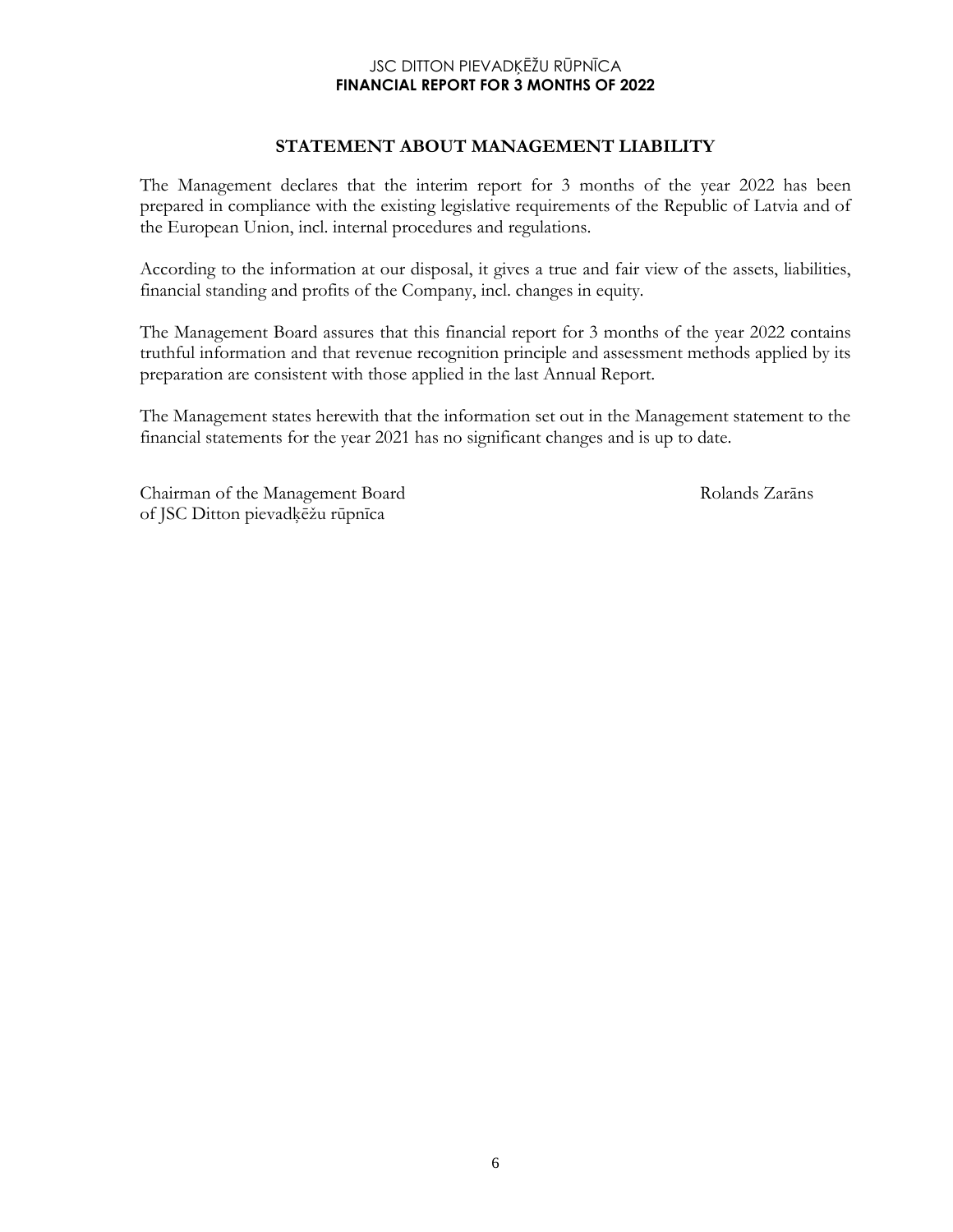## **BALANCE SHEET**

| <b>ASSETS</b>                                                 | 31.03.2022.<br><b>EUR</b> | 31.03.2021.<br><b>EUR</b> |  |
|---------------------------------------------------------------|---------------------------|---------------------------|--|
| Long-term investments                                         |                           |                           |  |
| Intangible investments                                        |                           |                           |  |
| Concessions, patents, licenses, trademarks and similar rights |                           | 403                       |  |
| Total intangible investments                                  |                           | 403                       |  |
| <b>Fixed assets</b>                                           |                           |                           |  |
| Immovable property:                                           |                           |                           |  |
| Land                                                          | 2 061 350                 | 2 061 350                 |  |
| Buildings and structures and permanent crop                   | 1791982                   | 1 9 34 4 23               |  |
| Investment properties – land                                  |                           |                           |  |
| Investment properties - buildings                             |                           |                           |  |
| Technological equipment and devices                           | 2 004 496                 | 2 2 5 0 7 7 5             |  |
| Other fixed assets and inventory                              | 13 5 5 6                  | 21 705                    |  |
| Costs of the establishment of fixed assets and unfinished     |                           |                           |  |
| building objects                                              |                           |                           |  |
| <b>Total fixed assets</b>                                     | 5 871 384                 | 6 268 253                 |  |
| Long-term financial investments                               |                           |                           |  |
| Other securities and investments                              |                           |                           |  |
| Total long-term financial investments                         |                           |                           |  |
| Total long-term investments                                   | 5 871 384                 | 6 268 656                 |  |
| <b>Current assets</b>                                         |                           |                           |  |
| Inventories                                                   |                           |                           |  |
| Raw materials, consumables and supplies                       | 436 524                   | 463 920                   |  |
| Work in progress                                              | 195 685                   | 170 402                   |  |
| Finished products and goods for sale                          | 277 839                   | 263 011                   |  |
| Advance payments for inventories                              | 90 4 43                   | 100 304                   |  |
| <b>Total inventories</b>                                      | 1 000 491                 | 997 637                   |  |
| <b>Debtors</b>                                                |                           |                           |  |
| Trade receivables                                             | 812 429                   | 447 632                   |  |
| Other debtors                                                 | 50 070                    | 19 9 21                   |  |
| Next period costs                                             | 593                       | 634                       |  |
| <b>Total debtors</b>                                          | 863 092                   | 468 187                   |  |
| Cash                                                          | 143 918                   | 119 867                   |  |
| Total current assets                                          | 2 007 501                 | 1585 691                  |  |
| <b>TOTAL ASSETS</b>                                           | 7878885                   | 7 854 347                 |  |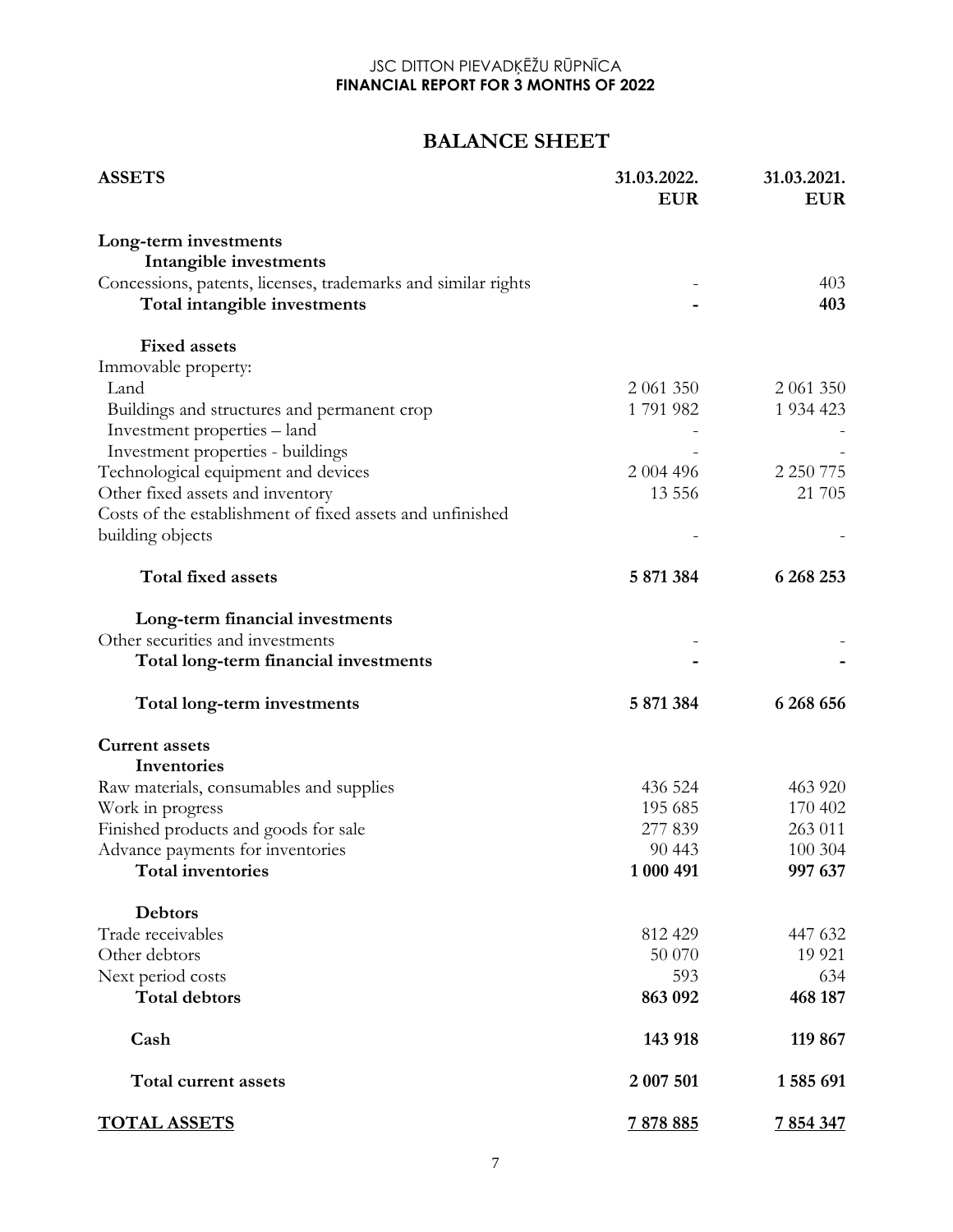### **BALANCE SHEET**

| <b>LIABILITIES</b>                                        | 31.03.2022.<br><b>EUR</b> | 31.03.2021.<br><b>EUR</b> |
|-----------------------------------------------------------|---------------------------|---------------------------|
| 1. Equity                                                 |                           |                           |
| Stock or share capital (equity capital)                   | 10 360 000                | 10 360 000                |
| Reserves:                                                 |                           |                           |
| Other reserves                                            | 169 251                   | 169 251                   |
| Retained profits or uncovered losses brought forward from | (9 240 236)               | $(9\;370\;970)$           |
| the previous years                                        |                           |                           |
| Profit or loss of the reporting year                      | 106 369                   | 135 796                   |
| Total equity                                              | 1 395 384                 | 1 294 077                 |
| Long-term creditors                                       |                           |                           |
| Loans from credit institutions                            | 3 811 577                 | 4 1 3 5 5 7 7             |
| Other loans                                               |                           | 100 000                   |
| Next period income                                        | 1 050 031                 | 1 1 3 5 1 5 1 5           |
| Total long-term creditors                                 | 4 861 608                 | 5 369 092                 |
| Short-term creditors:                                     |                           |                           |
| Loans from credit institutions                            | 283 399                   | 170 384                   |
| Other loans                                               | 100 000                   |                           |
| Prepayments received from purchasers                      | 12 447                    | 8 3 6 4                   |
| Accounts payable to suppliers and contractors             | 620 404                   | 398 353                   |
| Taxes and State mandatory social insurance payments       | 312 835                   | 382 381                   |
| Other creditors                                           | 135 689                   | 73 295                    |
| Deferred income                                           | 62 613                    | 62 613                    |
| Accrued obligations                                       | 94 506                    | 95 788                    |
| Total short-term creditors                                | 1621893                   | 1 191 178                 |
| <b>Total creditors</b>                                    | 6 483 501                 | 6 560 270                 |
| <b>TOTAL LIABILITIES</b>                                  | 7878885                   | 7 854 347                 |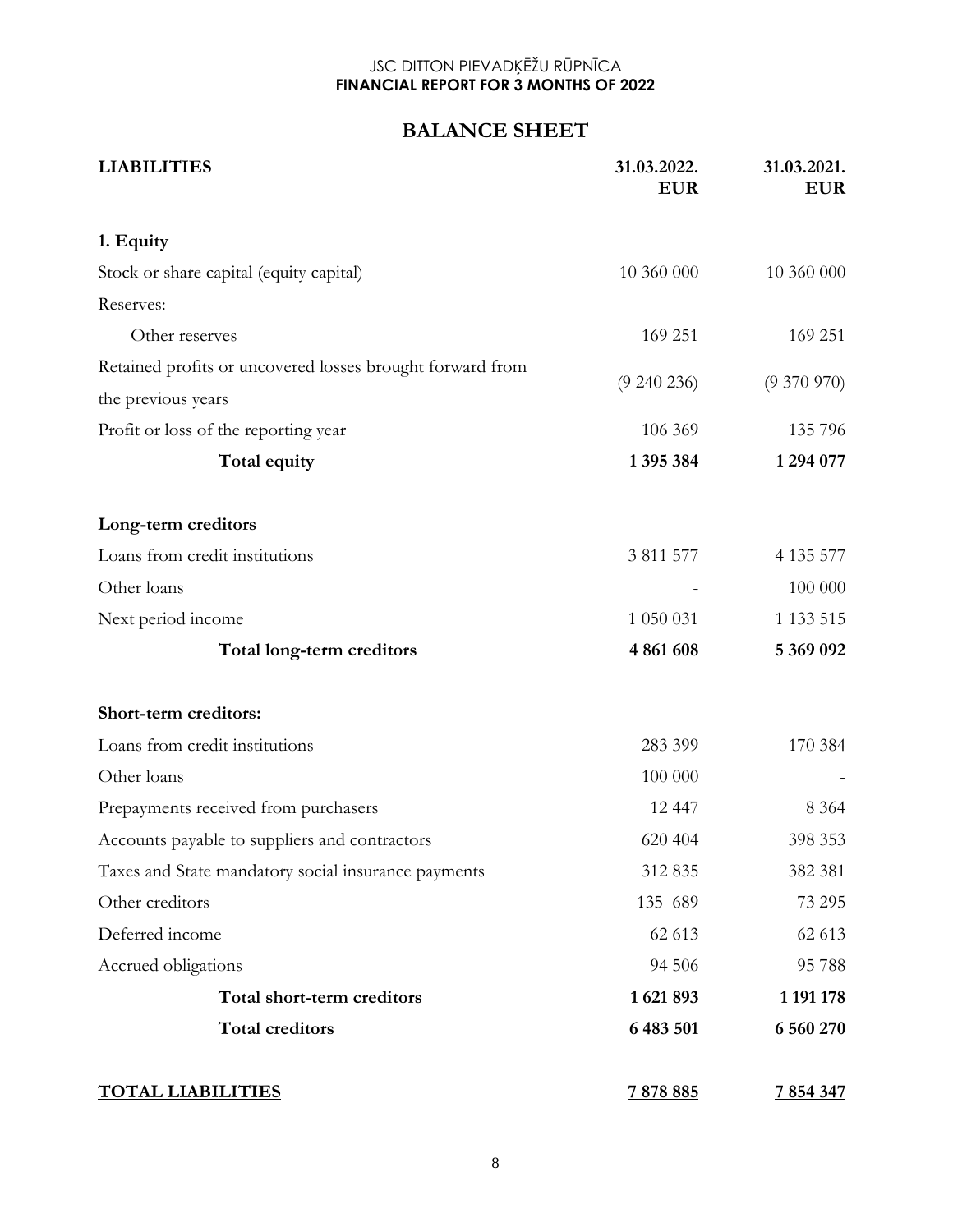### **INCOME STATEMENT**

|                                                                                      | 31.03.2022.<br><b>EUR</b> | 31.03.2021.<br><b>EUR</b> |
|--------------------------------------------------------------------------------------|---------------------------|---------------------------|
| Net turnover                                                                         | 1 452 874                 | 1 303 998                 |
| Production costs of goods sold, purchase costs of goods sold<br>or services rendered | (1116708)                 | (947, 344)                |
| Gross profit or loss                                                                 | 336 166                   | 356 654                   |
| Sales costs                                                                          | (11)                      | (11)                      |
| Administrative expenses                                                              | (164668)                  | (163 800)                 |
| Other income from operating activities                                               | 25 400                    | 30 031                    |
| Other costs of operating activities                                                  | (39188)                   | (38709)                   |
| Other interest receivable and similar income                                         | 563                       | 361                       |
| Interest payments and similar expenses                                               | (51 893)                  | (48730)                   |
| from other persons<br>$\bullet$                                                      | (51893)                   | (48 730)                  |
| Profit or loss before enterprise income tax                                          | 106 369                   | 135 796                   |
| Enterprise income tax                                                                |                           |                           |
| Profit or loss for the fiscal period                                                 | 106 369                   | 135 796                   |
| Profit/diluted profit or loss per share                                              | 0.014                     | 0.018                     |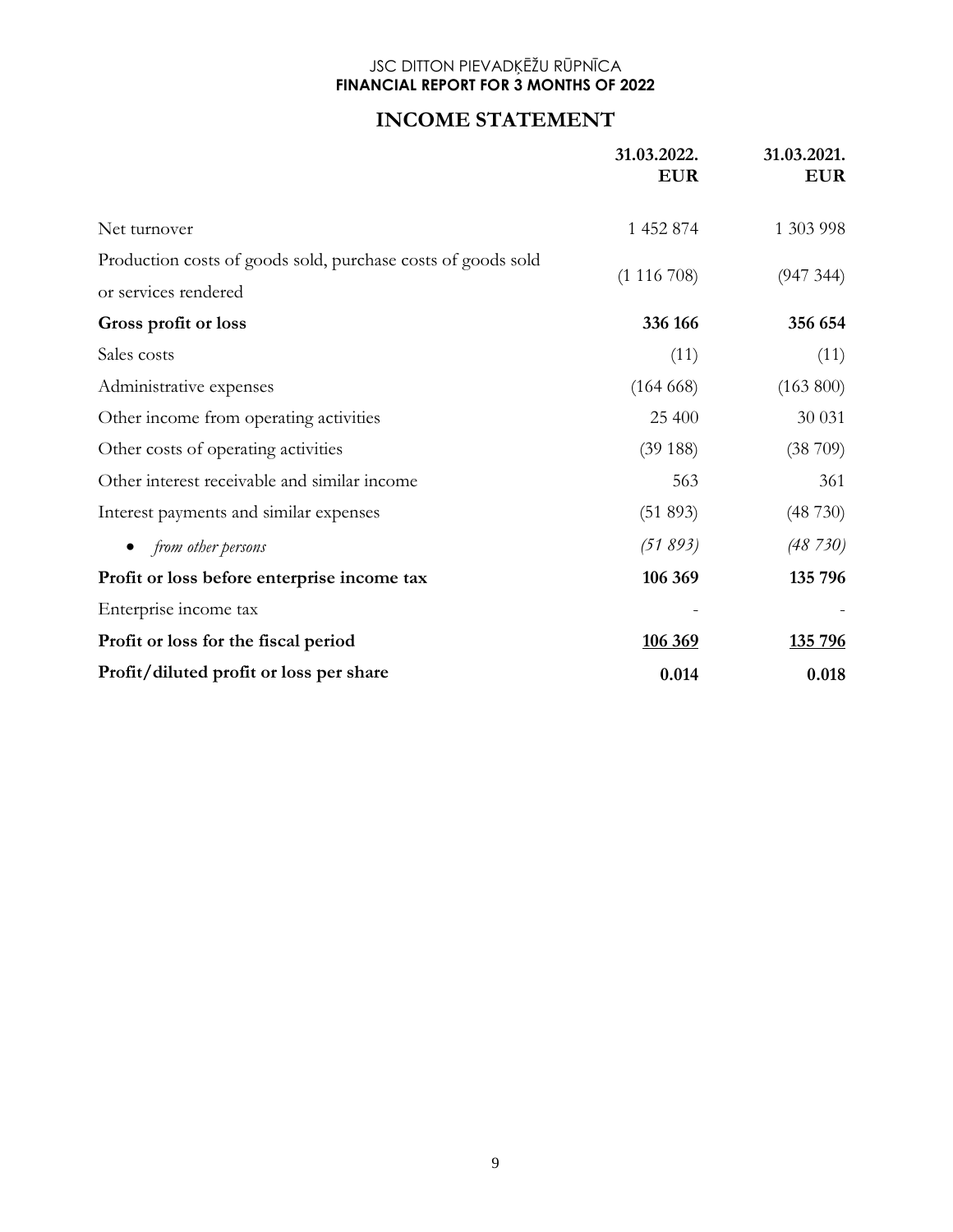#### **CASH FLOW STATEMENT**

|                                                                                           | 31.03.2022.<br><b>EUR</b> | 31.03.2021.<br><b>EUR</b> |
|-------------------------------------------------------------------------------------------|---------------------------|---------------------------|
| I. Cash flows from operating activities                                                   |                           |                           |
| 1. Profit or loss before enterprise income tax                                            | 106 369                   | 135 796                   |
| Adjustments to:                                                                           |                           |                           |
| Depreciation of fixed assets                                                              | 101 498                   | 100 931                   |
| Depreciation of intangible assets                                                         |                           | 1 208                     |
| EU funds income recognition                                                               | (20 870)                  | (20 870)                  |
| Interest payments and similar income<br>Income from sale of fixed assets                  | 51 893                    | 48 730                    |
| 2. Profit or loss before adjustments to fixed assets and                                  |                           |                           |
| short-term creditors                                                                      | 238 890                   | 265 795                   |
| Adjustments to Current assets and Short-term creditors:                                   |                           |                           |
| Increase or decrease in accounts receivables                                              | (278466)                  | (32 646)                  |
| Increase or decrease in inventories                                                       | 30 565                    | (56 889)                  |
| Increase or decrease in accounts payable to suppliers,<br>contractors and other creditors | 135 840                   | (211177)                  |
| Net cash flows used in operating activities                                               | <u>126 829</u>            | (34917)                   |
| II. Cash flows from investing activities<br>Proceeds from sale of fixed assets            |                           |                           |
| Net cash flows used in investing activities                                               | Ξ                         |                           |
| III. Cash flows from financing activities                                                 |                           |                           |
| Proceeds from borrowings or repayment of borrowings, net                                  | (63987)                   | 96 300                    |
| Subsidies, grants, gifts or donations received                                            | (51 893)                  | (48730)                   |
| Purchase of fixed assets                                                                  |                           | (536)                     |
| Net cash flows used in financing activities                                               | (115880)                  | 47 034                    |
| Net cash flows of the reporting year                                                      | 10 949                    | 12 117                    |
| Cash and cash equivalents at the beginning of fiscal                                      |                           |                           |
| period                                                                                    | <u>132 969</u>            | 107 750                   |
| Cash and cash equivalents at the end of fiscal period                                     | 143 918                   | 119 867                   |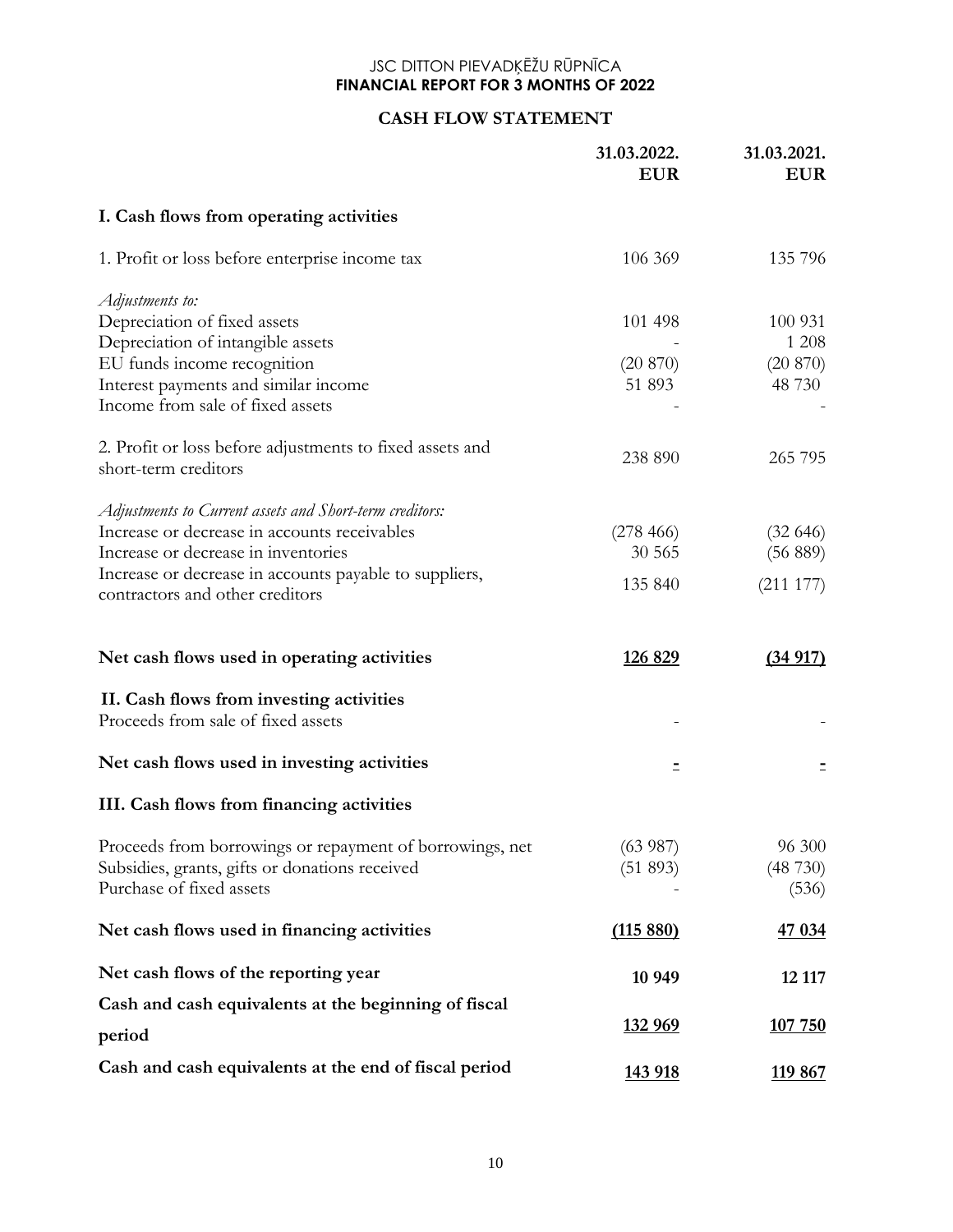## **STATEMENT OF CHANGES IN EQUITY for the period from 01.01.2022 till 31.03.2022**

|                                   | Equity<br>capital        | Other<br>reserves     | Retained<br>profit of   | Profit or<br>loss of   | Total            |
|-----------------------------------|--------------------------|-----------------------|-------------------------|------------------------|------------------|
|                                   |                          |                       | previous<br>periods     | fiscal period          |                  |
| At 1 January 2021                 | <b>EUR</b><br>10 360 000 | <b>EUR</b><br>169 251 | <b>EUR</b><br>(9345727) | <b>EUR</b><br>(51 451) | EUR<br>1 234 975 |
| Other reserves                    |                          |                       |                         |                        | 169 251          |
| Profit of 3 months period<br>2021 |                          |                       |                         | 135 796                | 135 796          |
| At 31 March 2021                  | 10 360 000               | 169 251               | (9370970)               | 135 796                | 1 294 077        |
|                                   |                          |                       |                         |                        |                  |
| At 1 January 2022                 | 10 360 000               | 169 251               | (9370970)               | 130 734                | 1 289 015        |
| Profit of 3 months period<br>2022 |                          |                       |                         | 106 369                | 106 369          |
| At 31 March 2022                  | 10 360 000               | 169 251               | (9240236)               | 106 369                | 1395384          |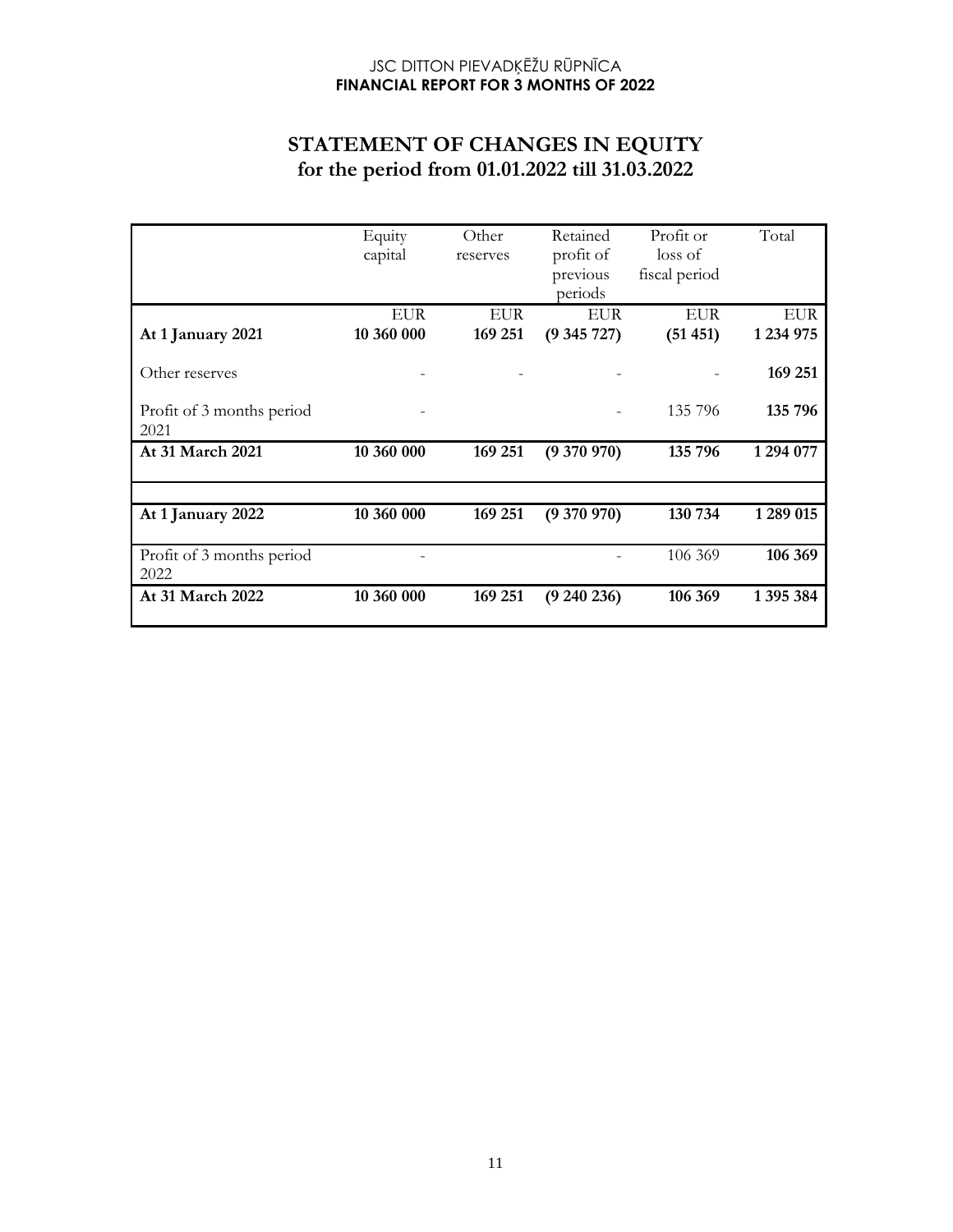#### *Appendix*

#### **Explanatory notes**

Accounting policies and methods applied in present interim financial report are consistent with those applied in the last Annual Report.

These financial statements are prepared on the basis of source documents and present fairly the financial position of the JSC as at 31 March 2022, its` operating results and cash flows for 3 months ended 31 March 2022.

This financial report has been prepared in compliance with statutory regulations of the Republic of Latvia on a going concern basis. Appropriate accounting policies have been applied consistently to each category.

The interim financial report for 3 months of 2022 has not been audited by sworn auditor.

The interim report has been prepared in euros.

Significant events of the Company's economic activity, market trends and development of the Company as well as risks of the Company are given in the Annual report of the Company for the year 2021 and disclosed in the Company's publication of the significant information on 2 March 2022 and 23 May 2022. Taking into account the deterioration of the Company's economic situation in the second quarter of 2022, the review of the Company's future plans and perspectives is planned at the ordinary Shareholders' meeting of the Company.